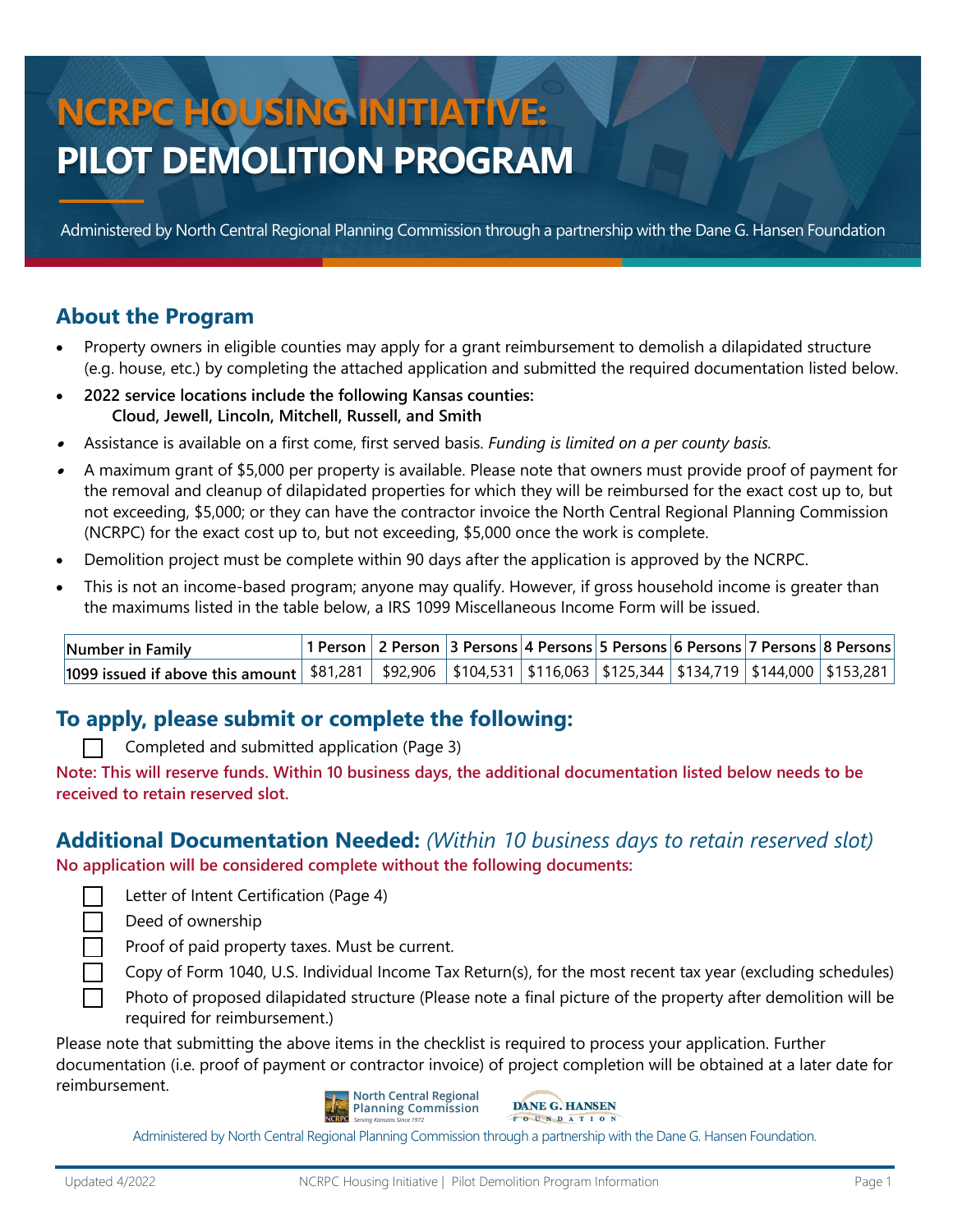# **NCRPC HOUSING INITIATIVE: PILOT DEMOLITION PROGRAM**

Administered by North Central Regional Planning Commission through a partnership with the Dane G. Hansen Foundation

#### **Additional Services Available**

The NCRPC has housing inspectors on staff who are licensed or certified to provide a variety of inspection services, including a Certified Asbestos Material Inspection. Should you have interest in this, more information is available at <https://www.ncrpc.org/services/housing/> or by contacting NCRPC Housing Director Keegan Bailey at 785-738-2218.

#### **Please submit the completed application and documents to:**

**NCRPC** PO Box 565 Beloit, KS 67420 **Fax:** 785-738-2185 **Email:** housing@ncrpc.org

#### **For questions, contact:**

North Central Regional Planning Commission (NCRPC) Keegan Bailey, Housing Director **Email:** housing@ncrpc.org **Phone:** 785-738-2218





Administered by North Central Regional Planning Commission through a partnership with the Dane G. Hansen Foundation.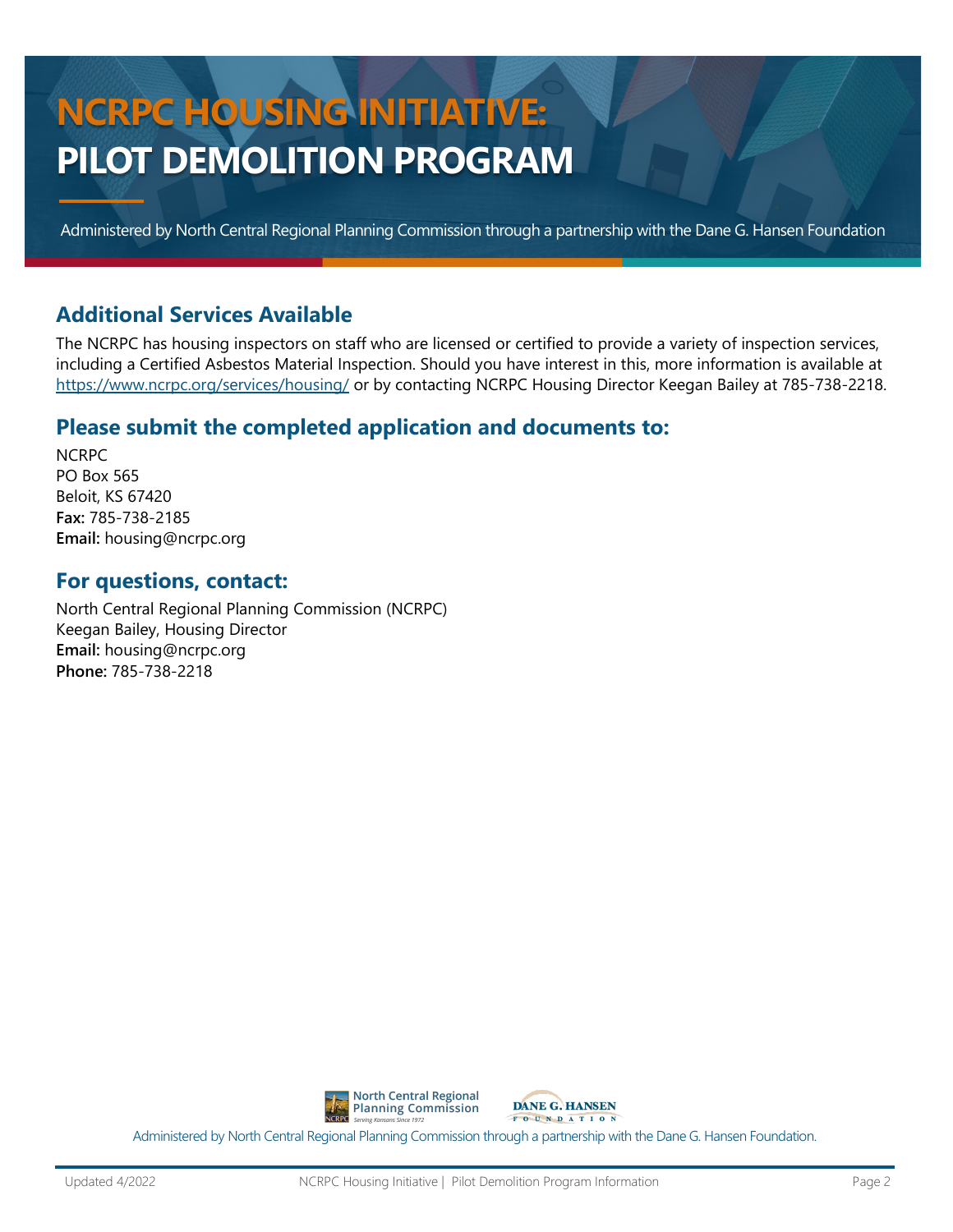### **NCRPC HOUSING INITIATIVE:**

### **Application for Demolition Pilot Program**

|                         | Office Use Only:           |                                                                      | Application Number ______________                                                 | Date Received                 |           |               |
|-------------------------|----------------------------|----------------------------------------------------------------------|-----------------------------------------------------------------------------------|-------------------------------|-----------|---------------|
| Property Owner(s):      |                            |                                                                      |                                                                                   |                               |           |               |
| Applicant:              |                            |                                                                      |                                                                                   |                               |           |               |
|                         | <b>First and Last Name</b> |                                                                      |                                                                                   | <b>Social Security Number</b> |           | Date of Birth |
| Co-Applicant:           |                            |                                                                      |                                                                                   |                               |           |               |
|                         | <b>First and Last Name</b> |                                                                      |                                                                                   | <b>Social Security Number</b> |           | Date of Birth |
| <b>Mailing Address:</b> | <b>Address</b>             |                                                                      |                                                                                   | City                          |           |               |
|                         |                            |                                                                      |                                                                                   |                               | State Zip |               |
| <b>Phone Number:</b>    | Main Phone                 |                                                                      |                                                                                   | <b>Alternate Phone</b>        |           |               |
| <b>Email Address:</b>   |                            |                                                                      |                                                                                   |                               |           |               |
|                         |                            |                                                                      |                                                                                   |                               |           |               |
|                         |                            |                                                                      | City                                                                              | County                        |           | Zip           |
| <b>Address</b>          | House                      | Garage                                                               | 1. What structure(s) are you planning to demolish? (Check all that apply)<br>Shed | All                           |           |               |
|                         | Yes                        | 2. Is there a well and/or septic tank located on the property?<br>No |                                                                                   |                               |           |               |
|                         |                            | 3. What is the plan for the lot after demolition?                    |                                                                                   |                               |           |               |
|                         | Stay with the owner        |                                                                      |                                                                                   |                               |           |               |
|                         |                            | Go to the City or another entity                                     |                                                                                   |                               |           |               |
|                         |                            | Become part of a Land Bank                                           |                                                                                   |                               |           |               |
|                         |                            | If yes, please provide contact information below:                    | 4. Will you require a loan to pay a demolition contractor to do the work?         | Yes                           |           | No            |